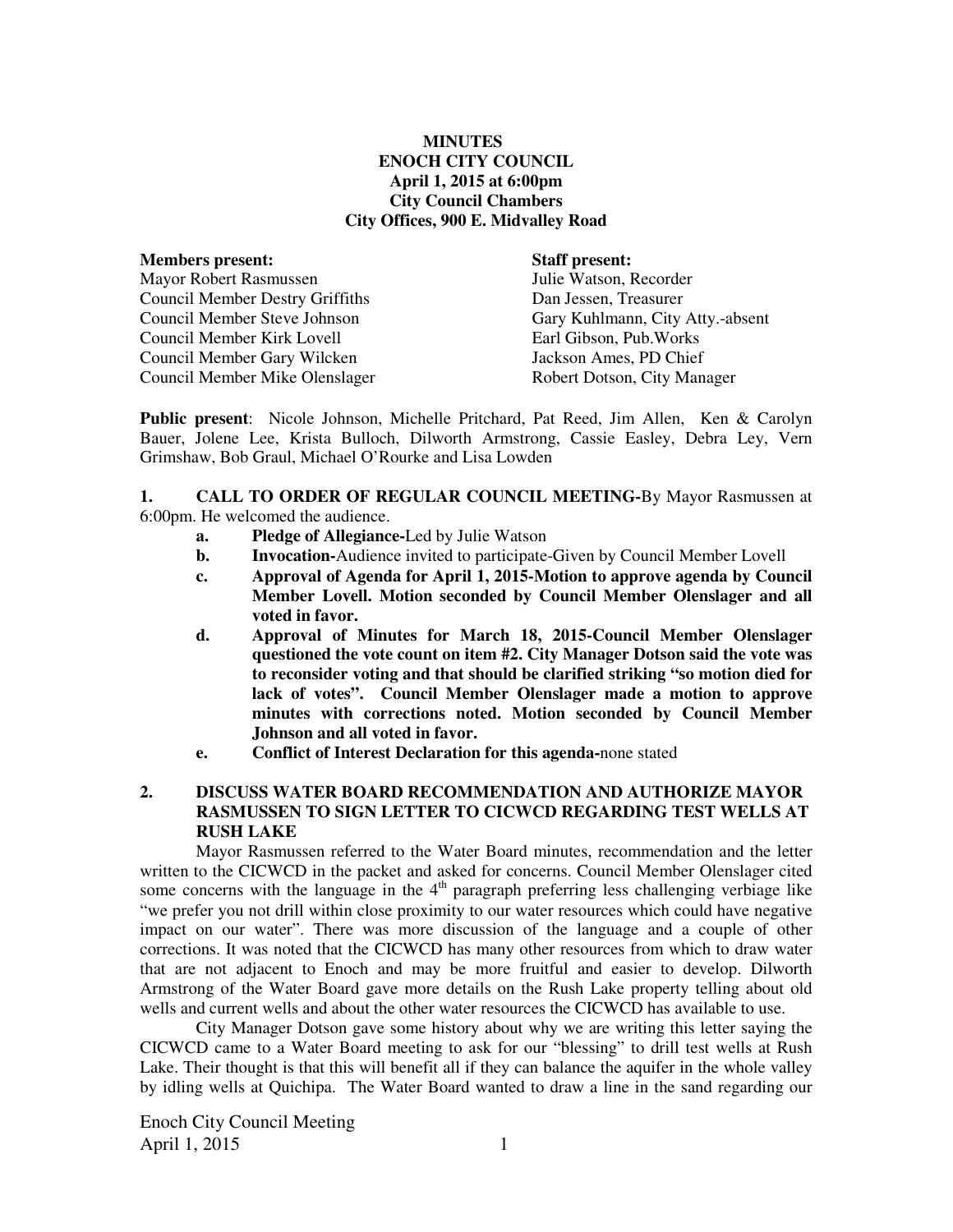interests in Enoch and the possible effect on our wells. City Manager Dotson added they will do whatever they want to. If they meet the standards of the law then we have to prove they are affecting us which isn't easy to do. Council Member Olenslager said he agrees with the concept but wants to use less confrontational language. City Manager Dotson went on to say we want to work with everyone and be good neighbors but we need to say we have issues and may file protests to do our due diligence. Council Member Johnson added we are trying to show we are not doormats and we do care what they do.

City Manager Dotson told about the geochemical study going on for which Enoch received a grant from the CICWCD. We want to continue that study with everyone in the area involved to map the water. What is believed currently is hearsay and this study could inject some actual facts. He noted that this letter becomes policy if the City Council approves it. We can't stop them but they are on notice about our concerns and this becomes our policy. There was more discussion of the details of the pumping at Rush Lake.

Mayor Rasmussen asked the Council what they want to do. City Manager Dotson said Council Member Olenslager's wording makes sense and he will also correct any typos. Mayor Rasmussen asked for motion regarding the letter with changes as discussed. **Council Member Johnson made a motion that we approve the letter to the CICWCD with changes as discussed. Motion was seconded by Council Member Wilcken and all voted in favor.** 

Council Member Wilcken thanked the Water Board for their diligence and research and for watching what is going on

#### **3. DISCUSS 2015-2016 BUDGET**

Mayor Rasmussen said this is very preliminary. Dan will go through what has been presented by department heads to this point. Dan said this is a tentative budget and he has forecast revenues and department needs. He is forecasting an increase in sales tax, franchise tax and some revenues and that will help the bottom line with costs always going up. Dan said a large line item is healthcare costs which we just received today. The increase in health insurance is 4.5 % for this year. In past years it has been as high as 6-10 %. Most other cities had higher increases than we did and that is driven by usage. He gave more details on effected plans and how they apply to our employees.

Dan said expenses will outweigh revenues by \$7000 without any changes and it will be fairly easy to overcome that**.** In other years, the deficit has been in the hundreds of thousands. He explained the sections on the budget chart saying the figures are "actual as audited" figures and columns show "year to date" noting that not all revenues and expenses have yet happened as the year is not over until June 30th. The "current" to "next year's" budget is being compared here. He talked about property taxes and sales taxes and how they come into the city. Higher revenue in sales tax reflects a better economy. We expect to receive \$20,000 more than last year. Dan told about the process of analyzing trends saying he spends a lot of time analyzing these things. Going through the budget, Dan highlighted:

Class C road funds and the new law taking effect in 2016

The property tax rate that is approved by the State and comes late in the budget process More details of sales and franchise taxes and what we receive

Growth, building permits and impact fees based on 27 new homes and some commercial business that has come in

PD safety grants and how they fit into the budget

NRCS money noting we will have none coming in 2015-2016

Going on to expenses he noted:

Increases in public services in "dispatch" which is what we pay to the State to provide service and is paid at the county level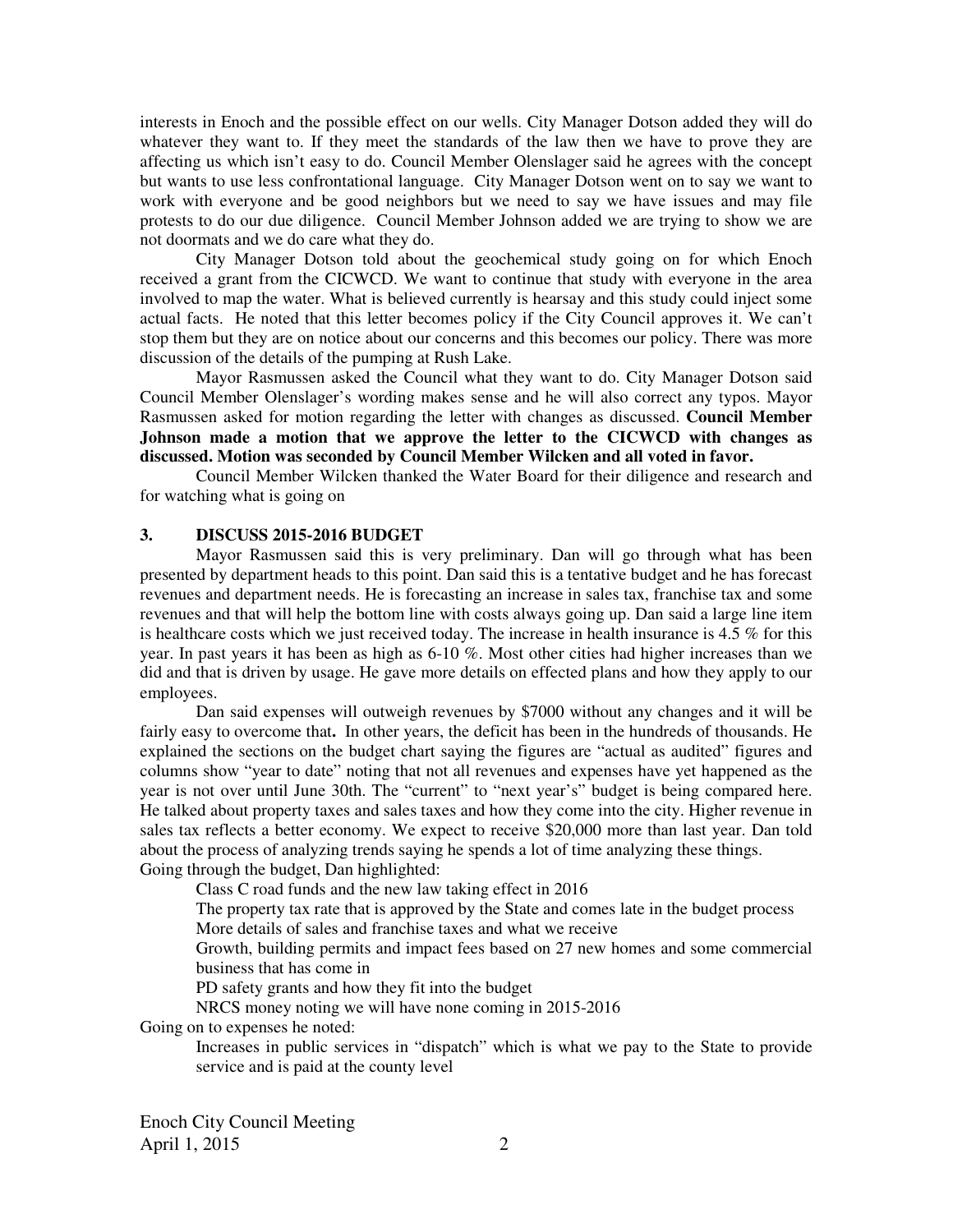Spillman is the computer system they use in dispatch. The State is increasing the amount they bill us but they don't know that amount yet. It could be as much as \$2-3,000 more Animal control donations are way up and this reflects an upward trend The NRCS matching funds will be gone in the next budget year

Dan noted we charge a dispatch fee on the utility bill and suggested the City Council could consider a .25 cent increase as a way to cover our increased costs. It is \$1.50 now. He wanted to be clear there are two areas we expect an increase and we don't know the exact cost yet. There was a brief discussion of the switch from Reverse 911 to the Everbridge system which costs slightly more and is a 4-year contract based on population from the last census

There was more discussion of other items of note:

The new IP phone service is saving quite a bit of money while offering more capability Travel and training is budgeted at \$4500. Some training occurs in the spring and some in the fall which puts them into two different budget years.

The "easement" line is funded because we have to have it in case the need arises The "engineering" line item in administration which we took it out in the 2014-2015 budget is funded because there are other needs for engineering services not pertaining to other departments.

Municipal election year occurs every other year and is in 2015 so that is higher Iron Days Festival was run through the City budget because they did not have their 501(3)C set up but do now so their funds will not show in this budget

4<sup>th</sup> of July was removed from the last budget so that is not funded again Replacement/routine maintenance needs of the office building for things such as carpet that we have postponed

Liability insurance is less due to fewer claims

Office equipment has to be funded in case something breaks down

Going to the PD budget Dan explained some line items that are being adjusted:

How the wages and salaries are shown

How computer and software is shown

Maintenance is growing due to older vehicles

Fuel went down but is not expected to remain low

The general fund allots \$10,000 and then whatever grants they get adds to that

Dan explained we are not spending new money just reallocating how it is shown. Other items that will look different this year include cell phones through with Verizon which allow us to better allocate actual use in departments Dan said when we open the budget some line items have gone over and we may need to move unspent funds to other line items. If not used it becomes savings in the general fund and goes towards the amount not designated to a specific use. Council Member Wilcken said we want to save money and benefit but there is to be no slush fund to be used without this body's approval. Dan said that is not our mentality and the only way we reserve money is if we designate its purpose. Donations to the animal control department must be used for them only. He does not make Chris go spend all of that money. It can be carried year to year and is only a small amount which the auditors have OK'ed. Dan said savings can only be 5% to 25% of an unassigned fund balance. There was more discussion of public services which is anything that does not have a department but benefits the public like street lights. Everbridge and the fire agreement are not yet paid this year and we have to guess what the amount will be based on calls for this year and previous expenses. Streets and roads are significant and the increase shown is in maintenance. Citizens have been asking about the roads that are torn up from the NRCS project. The plan is to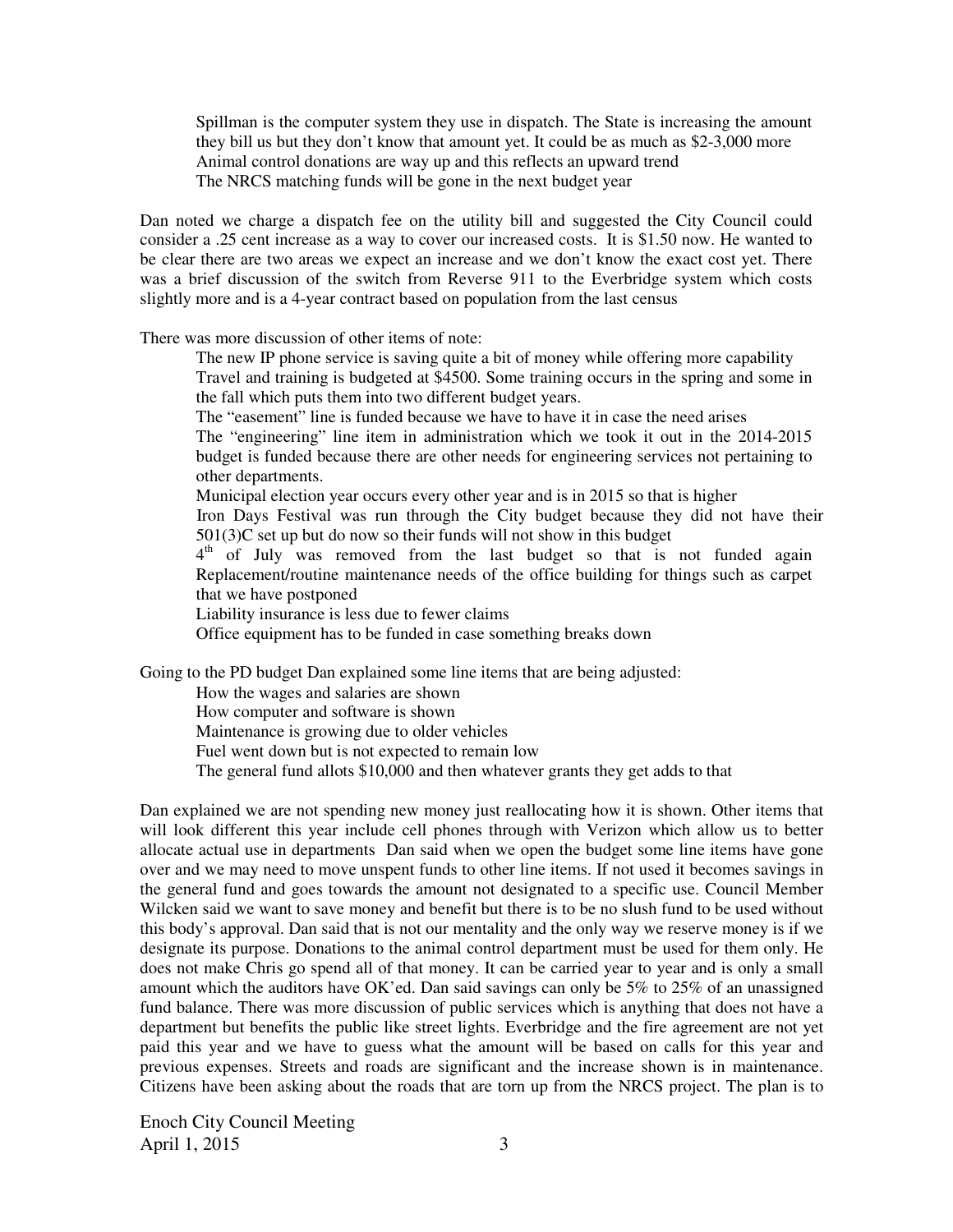use budget money to first patch the part of the road that was dug out. Then those roads will be totally resurfaced in the fall. Parks shows some significant costs. Actuaries from the insurance company identify threats to the City or possible insurance claims. One issue found is the sand in Liberty Park gets packed and hard and is a liability which they suggested fixing. One remedy suggested could be about \$15,000. The options are do nothing, which is not good with the insurance company. We could buy a tiller to till up the sand and use it in other parks too or we could put wood chips in the fall zones. The Council will weigh in on this decision. Coach pitch will involve more volunteers and the program is being revamped to have machine pitch which better prepares kids to move on. Susan Carter is over that program and recommends this one time equipment purchase. Dan said we also usually transfer capital funds to accrue for the new shelter. The City Council has done that every year to maintain that commitment which gets the budget to \$7,175 in the negative.

The water company forecasts revenues from new homes coming in. We also project savings in utilities for pumping costs due to analysis of when we pump and which wells we use. City Manager Dotson said we are working towards using green energy like solar for emergencies and for the smaller wells. We may be a few years out to get capital improvement money for that. There will be increased costs for the geochemical water study. Fees creep up for card use to pay utility bills. The water company bought a truck for \$34,100 which was badly needed and a great deal and we hope to buy a generator. The funds will carry over if we don't buy it this year. Meter purchases are being debated on what type of meters we will get as technology is changing. We will need an upgrade at some time in the near future. The new well is over budget now and is not finished which will require funding. The plan is to get permission to convert the test well to culinary use, put in a pump building and run power, all listed in the expense line. We have not been able to apply for CIB funding yet as we have no firm estimates of costs but that is coming and there are various options. The sewer company is about the same showing more revenue due to growth. We moved money to start the storm drainage enterprise fund. Paying for the treatment plant upgrade is their main expense and when that goes online in 2016-17 the budget will go up.

Dan said the storm drain fund has accrued \$25,000 with \$35,000 coming by year end. We have also started depreciating the storm drain system so that is a new line item. There are no projects budgeted or employees allocated to that department yet. We created the fund to do things and we do have two projects engineered. City Manager Dotson said priorities will need to be discussed. Dan said he balanced the enterprise funds budgets and they are expected to bring more revenue than expenses.

 Mayor Rasmussen asked for Dan to email this budget to each Council Member. The next step is for the tentative budget to be approved at the first meeting in May. We will discuss this again at the next meeting after there is time to review it. He asked the Council Members to come into Dan with their proposals. When the tentative budget is approved we will set a public hearing and at that time the budget will be available for review by the public. Mayor Rasmussen thanked Dan for his hard work on this budget.

### **4. PUBLIC COMMENTS**

Cassie Easley said last meeting she brought up the Second Amendment issue and thought it would be on this agenda and it was not. She said she is not trying to offend anyone and knows that public comments are not for Q&A so she is just making statements. When she finished at last meeting Council Member Lovell said we are not enforcing firearms laws. She asked who decides what is enforced and what is not. Do they have a list? Is that available? Shouldn't all laws be enforced or taken off the books? Does she to get decide what laws to follow? She added things are brought to the Council's attention and they do not do anything about it.

Bob Graul thanked Dan for the good budget presentation. He had questions about if taxpayers are paying fees when someone uses a credit card to pay a bill. Dan explained the only fee is when a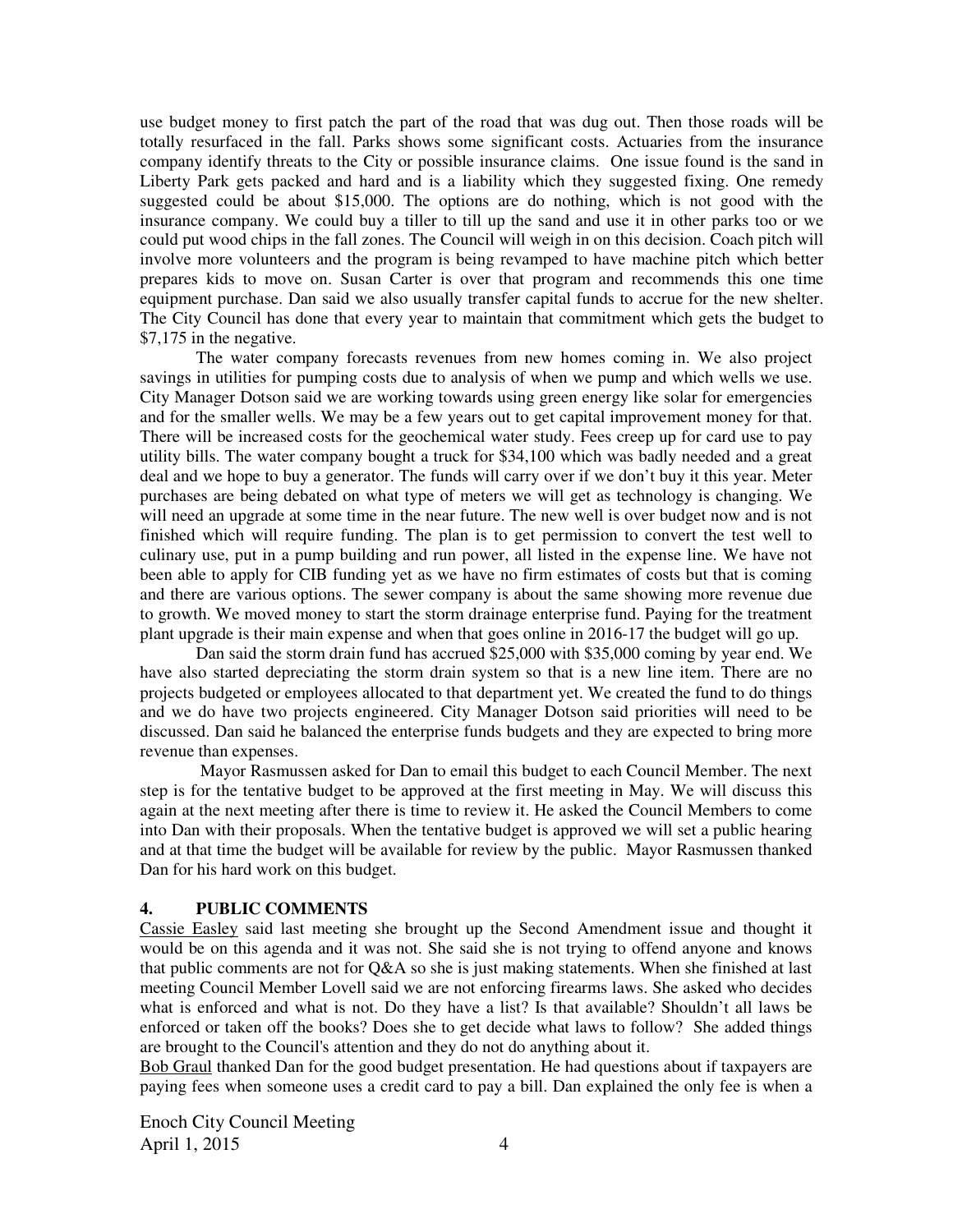person calls in to make a payment over the phone and staff has to manually key in the card. There is a \$3 fee for that paid by the person paying the bill. They have a choice to pay some other way if they want to avoid the fee. It costs us additional fees when we can't swipe the card so that is the charge and the customer chooses that.

Vern Grimshaw said in 2012 we talked about relocation of the pound and said it would happen by 2015. City Manager Dotson said we have to "think about it" by 2015 in the agreement and we are working on it. Vern said the pound is right in the center of a residential area and is hurting property values. He told of a person he talked to who said they would not buy in Legacy Estates because it is close to the pound.

# **5. CORRESPONDENCE-**none

## **6. COUNCIL/STAFF REPORTS**

Council Member Olenslager asked about the girl's ranch and if they could help take care of the shelter animals as part of their rehabilitation and perhaps relocate the shelter out there. City Manager Dotson said we did talk that over with the owner and they would like to use other animal therapy in their program however we would not move the shelter out there.

Council Member Griffiths commented he thought we said the second amendment was set to come on an agenda "soon" and not necessarily tonight's agenda.

Chief Ames said he was not here when this came up last meeting. He said City Manager Dotson and Julie emailed him with some changes and as he compared language to State law it was an over simplification that did not jive with State law. As he looked at it he was not comfortable bringing it and needed more time to look at it adding it deals with parks specifically. Mayor Rasmussen asked him to move on it soon. He said he would work on it for the April  $15<sup>th</sup>$  agenda. He also reported we had the annual Easter Egg Hunt and had a good turnout. He thanked the Easter Bunny and local businesses who donated with special thanks to Susan Carter who organizes the whole thing every year.

Council Member Johnson commented that he read the ordinances of another city and they simply refer to State law in regard to gun laws. Chief Ames agreed we don't need to reinvent the wheel and may reference State law in our Code amendment.

Council Member Wilcken asked that they be given the State law in the packet as part of Chief Ames' research.

City Manager Dotson said April  $25<sup>th</sup>$  is Arbor Day here at the City Office beginning at 10:00am with workshops on irrigation and landscaping. A pruning demonstration will be held at the Midvalley LDS Chapel. The Church Building has a variety of trees and shrubs to use to demonstrate pruning techniques. At "Garden Park" Park there will be a tree planting demonstration. May  $16<sup>th</sup>$  is the Business Fair put on by the Economic Development Committee and held at Enoch Elementary. Businesses can have booths to show their wares or services. Other resources will be available such as SUU Small Business Development. Utah State Emergency Management will have a workshop to teach preparedness to business owners. He said a business owner told him that he started to network with others because of the last business fair and because of that he saved thousands on his taxes with resources he got there.

Dan Jessen said he is available to talk with the Council or public about the budget however please call to schedule time with him.

Earl Gibson said the crew installed the last section of 60 inch pipe today and now the finish work and clean up starts. The NRCS engineers will be here on Monday April  $13<sup>th</sup>$  to do a walk-through of the project to be sure it is functional and completed. Earl reported Rob procured 55 jersey barriers at -0- cost to be used in the ditch for rip rap. This was due to great networking and connections and good people at UDOT which saved the City money.